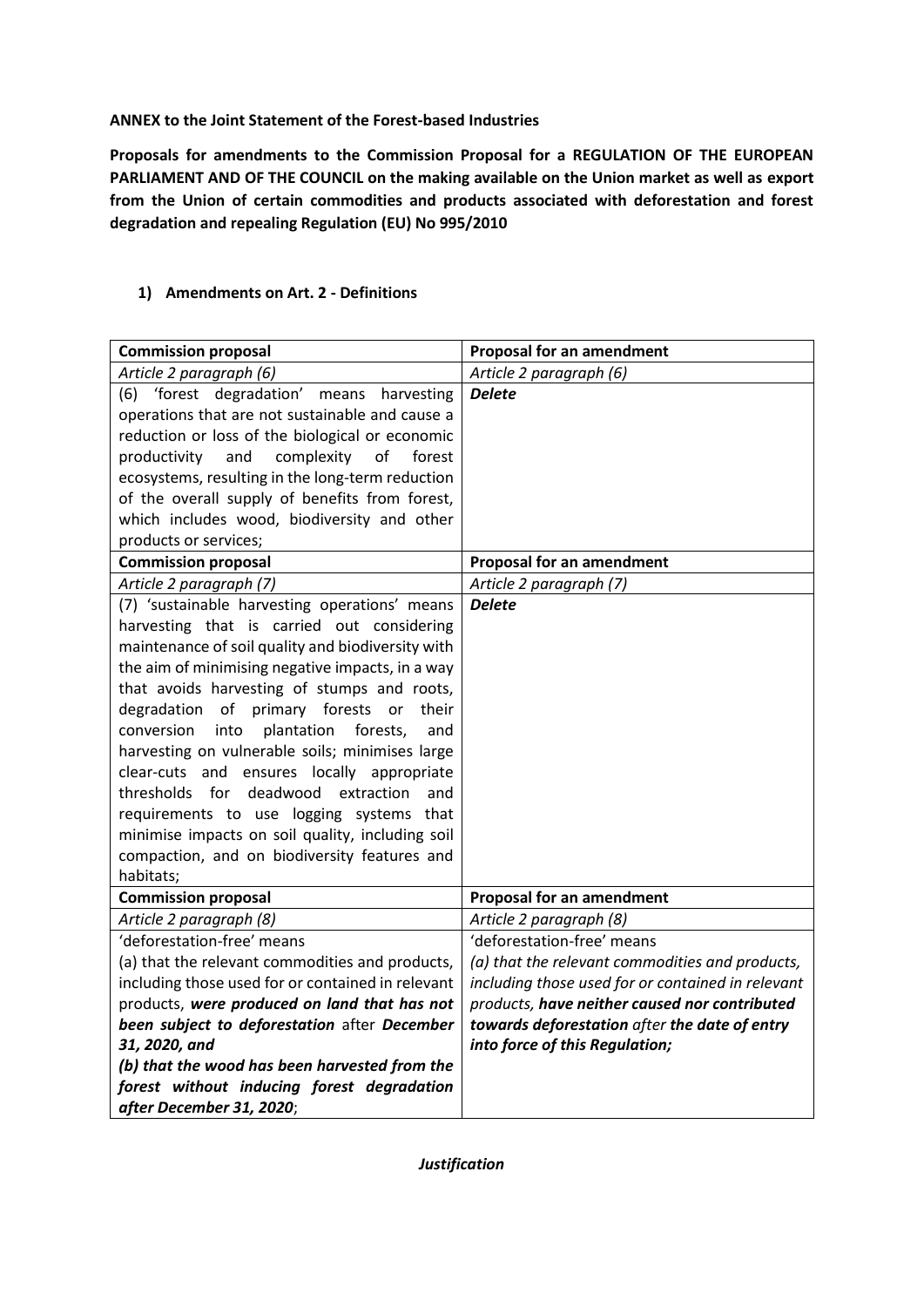The Regulation should focus all the efforts on halting deforestation and not divert away from this problem and its root causes, namely agricultural expansion on former forest land. The proposed Regulation is not the right tool to introduce criteria for sustainable forest management at a global level, and forest degradation should not be included in the definition of "deforestation-free" commodities and products. The issue should be rather tackled at pan-European and international level.

The proposed definition of "sustainable harvesting operations" unduly overstep the competence of Member States on forest management and ignores the need for silvicultural practices adapted to different local conditions, forest types, structures and habitats.

At the same time the definition is very much open to interpretation and would place a disproportionate burden on the EU forest sector and place EU operators, who already abide by national legislation on Sustainable Forest Management, under great uncertainty.

Finally, the definition of "deforestation-free" should make clear that the production of relevant commodities is not causing nor contributing to deforestation. For example, if forest clearing is triggered by agricultural expansion, logging of wood may occur but would not be the cause itself of deforestation. Retroactive legislation should also be avoided.

## **2) Amendments on Art. 9 – Information requirements**

| <b>Commission proposal</b>                                                                                                                                                                  | <b>Proposal for an amendment</b>                                                                                                                                                                                                                                       |
|---------------------------------------------------------------------------------------------------------------------------------------------------------------------------------------------|------------------------------------------------------------------------------------------------------------------------------------------------------------------------------------------------------------------------------------------------------------------------|
| Article 9 paragraph (1) point a                                                                                                                                                             | Article 9 paragraph (1) point a                                                                                                                                                                                                                                        |
| (a) description, including the trade name and<br>type of relevant commodities and products as<br>well as, where applicable, the common name of<br>the species and its full scientific name; | (a) description, including the trade name and<br>type of relevant commodities and products as<br>well as, where applicable, the common name of<br>the species and its full scientific name except<br>for composite and recycled, reused and/or<br>reclaimed materials; |

#### *Justification*

Recycled materials are derived from highly processed waste material. Composite materials made of small fibers of more than one kind of plant that are bonded together chemically and include: Medium Density Fiberboard (MDF), High Density Fiberboard (HDF), Oriented Strand Board (OSB), Particle Board, Paper, Paperboard, and Cardboard. It is almost impossible to provide information on the whole range of potential tree species in such complex materials.

## **Plot-of land traceability: Option A (preferred)**

| <b>Commission proposal</b>            | Proposal for an amendment             |
|---------------------------------------|---------------------------------------|
| Article 9 paragraph (1) point c and d | Article 9 paragraph (1) point c and d |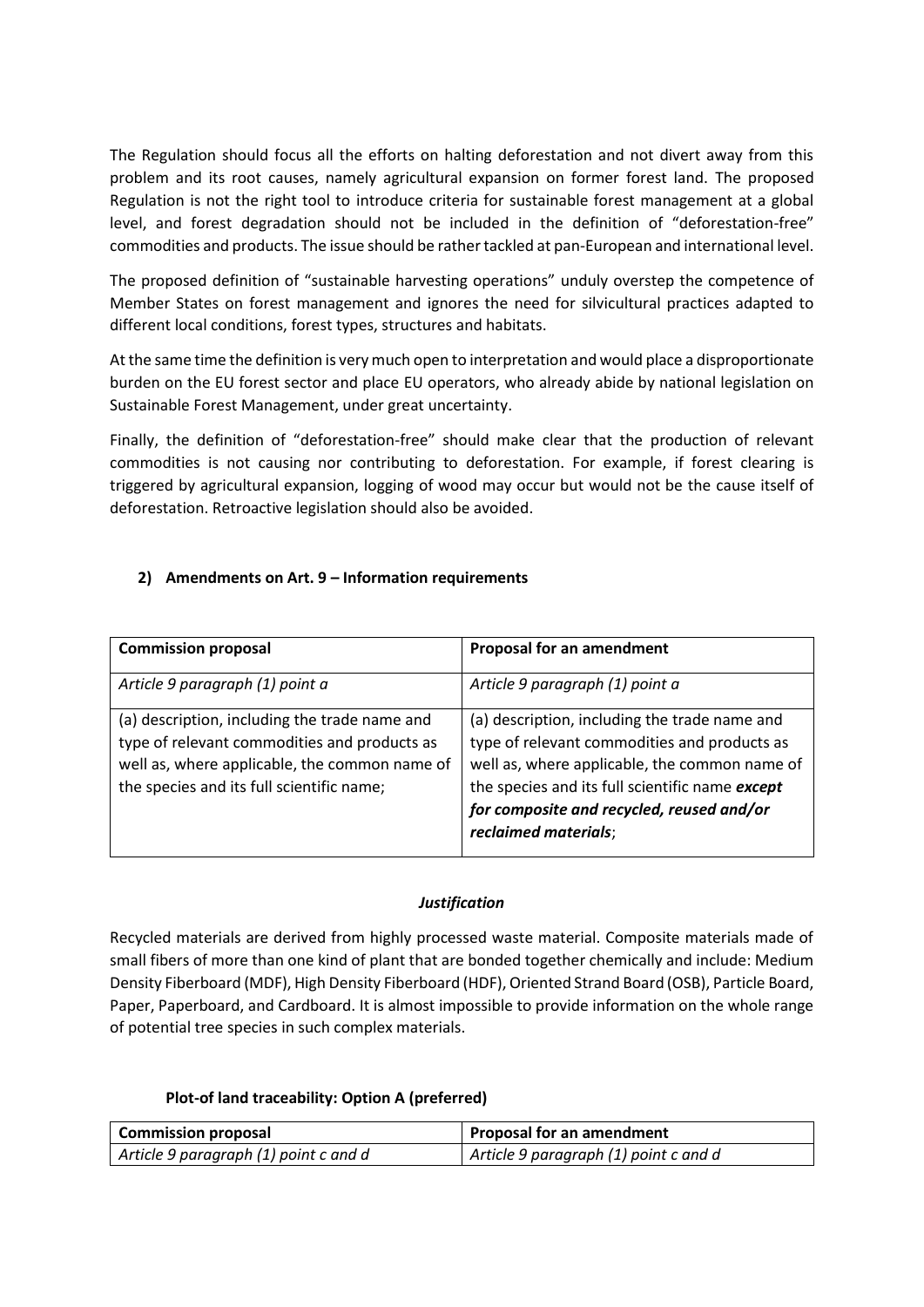| (c) identification of the country of production;                                                                                                                                               | (c) identification of the country of production,<br>and, where applicable :                          |
|------------------------------------------------------------------------------------------------------------------------------------------------------------------------------------------------|------------------------------------------------------------------------------------------------------|
|                                                                                                                                                                                                | (i)<br>Sub-national region where the<br>timber was harvested<br>(ii)<br><b>Concession of harvest</b> |
| (d) geo-localisation coordinates, latitude and<br>longitude of all plots of land where the relevant<br>commodities and products were produced, as<br>well as date or time range of production; | delete                                                                                               |

## **Justification**

The identification of "geo-location coordinates" of plot of harvest is not feasible for finished woodbased products. It is possible to follow the raw material from the felling site to industry, but after that the parts of the decomposed log can no longer be connected to a specific felling area. Legislation must therefore focus on a scale other than "plots of land". It is suggested to align the requirement with the EU Timber Regulation, which prescribes to gather information to the sub-national region and concession of harvest when applicable. This is feasible for the industry and would reduce the additional administrative burden.

## **Plot of land traceability: Option B**

| <b>Commission proposal</b>                                                                                                                                                                                                                                                                                                                                                   | <b>Proposal for an amendment</b>                                                                                                                                                                                                                                                                                                                                                                                     |
|------------------------------------------------------------------------------------------------------------------------------------------------------------------------------------------------------------------------------------------------------------------------------------------------------------------------------------------------------------------------------|----------------------------------------------------------------------------------------------------------------------------------------------------------------------------------------------------------------------------------------------------------------------------------------------------------------------------------------------------------------------------------------------------------------------|
| Article 12, paragraph (1)                                                                                                                                                                                                                                                                                                                                                    | Article 12 paragraph (1)                                                                                                                                                                                                                                                                                                                                                                                             |
| When placing relevant commodities or products<br>on the Union market or exporting them from it,<br>operators are not required to fulfil the<br>obligations under Article 10 where they can<br>ascertain that all relevant commodities and<br>products have been produced in countries or<br>parts thereof that were identified as low risk in<br>accordance with Article 27. | When placing relevant commodities or products<br>on the Union market or exporting them from it,<br>operators are not required to fulfil the<br>obligations under Article 9, paragraph 1, point<br>d, and Article 10 where they can ascertain that<br>all relevant commodities and products have<br>been produced in countries or parts thereof<br>that were identified as low risk in accordance<br>with Article 27. |
|                                                                                                                                                                                                                                                                                                                                                                              |                                                                                                                                                                                                                                                                                                                                                                                                                      |

## **Justification**

The identification of "geo-location coordinates" of plot of harvest is not feasible for finished woodbased products. It is possible to follow the raw material from the felling site to industry, but after that the parts of the decomposed log can no longer be connected to a specific felling area, but rather to a very large number of harvesting plots. It is disproportionate to impose such obligation to operators who source the raw material in countries that are already classified of low-risk.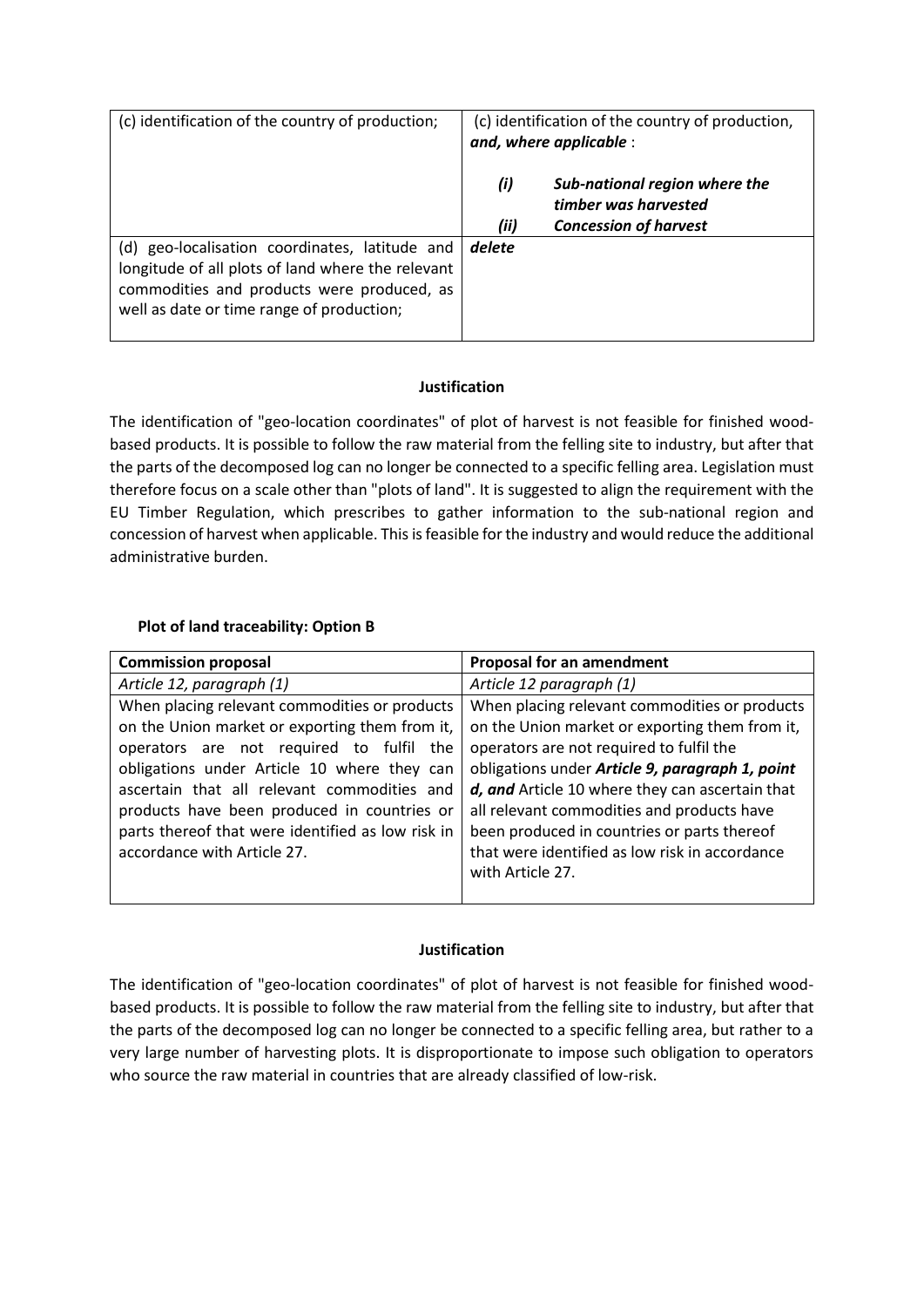**3) Amendments on Art 10 – Risk assessment and risk mitigation procedures**

| <b>Commission proposal</b>                       | <b>Proposal for an amendment</b>                 |
|--------------------------------------------------|--------------------------------------------------|
| Article 10 paragraph (2), point i and j          | Article 10 paragraph (2), point i and j          |
| i) substantiated concerns submitted<br>under     | <b>Delete</b>                                    |
| Article 29.4                                     |                                                  |
| j) complementary information on compliance       | j) assurance of compliance with this Regulation, |
| with this Regulation, which may include          | which may include certification or other third-  |
| information supplied by certification or other   | party verified schemes, including voluntary      |
| third-party-verified<br>schemes,<br>including    | schemes recognised by the Commission under       |
| voluntary schemes recognised<br>the<br>by        | Article 30(5) of Directive (EU) 2018/2001        |
| Commission under Article 30(5) of Directive (EU) |                                                  |
| 2018/2001, provided that the information         |                                                  |
| meets the requirements set out in Article 9;     |                                                  |

# **Justification**

Alignment with EU Timber Regulation (Reg.(EU)995/2010) on the role of certification for the purpose of risk assessment and mitigation.

# **4) Amendment on Art. 13 – Competent authority**

| <b>Commission proposal</b>                                                                                                                                                                                                                                                                                                        | <b>Proposal for an amendment</b>                                                                                                                                                                                                                                                                                                                                                                                                             |
|-----------------------------------------------------------------------------------------------------------------------------------------------------------------------------------------------------------------------------------------------------------------------------------------------------------------------------------|----------------------------------------------------------------------------------------------------------------------------------------------------------------------------------------------------------------------------------------------------------------------------------------------------------------------------------------------------------------------------------------------------------------------------------------------|
| Article 13 paragraph (5) and (6)                                                                                                                                                                                                                                                                                                  | Article 13 paragraph (5) and (6)                                                                                                                                                                                                                                                                                                                                                                                                             |
| 5. Without prejudice to the operators' obligation<br>to exercise due diligence as set out in Article 8,<br>Member States may provide technical and other<br>assistance and guidance to operators, taking into<br>account the situation of SMEs, in order to<br>facilitate compliance with the requirements of<br>this Regulation. | 5. Without prejudice to the operators' obligation<br>to exercise due diligence as set out in Article 8,<br>Member States <b>should</b> provide technical and<br>other assistance and guidance to operators,<br>taking into account the situation of SMEs, in<br>facilitate compliance with<br>order to<br>the<br>requirements of this Regulation.                                                                                            |
| 6. Member States, may facilitate the exchange<br>and dissemination of relevant information, in<br>particular with a view to assisting operators in<br>assessing risk as set out in Article 9, and on best<br>practices regarding the implementation of this<br>Regulation.                                                        | 6. Member States, <b>should</b> facilitate the exchange<br>and dissemination of relevant information, in<br>particular with a view to assisting operators in<br>assessing risk as set out in Article 9, especially<br>regarding all legally required documents for<br>each country of harvest so that materials can be<br><b>operated without certification</b> and on best<br>practices regarding the implementation of this<br>Regulation. |

# *Justification*